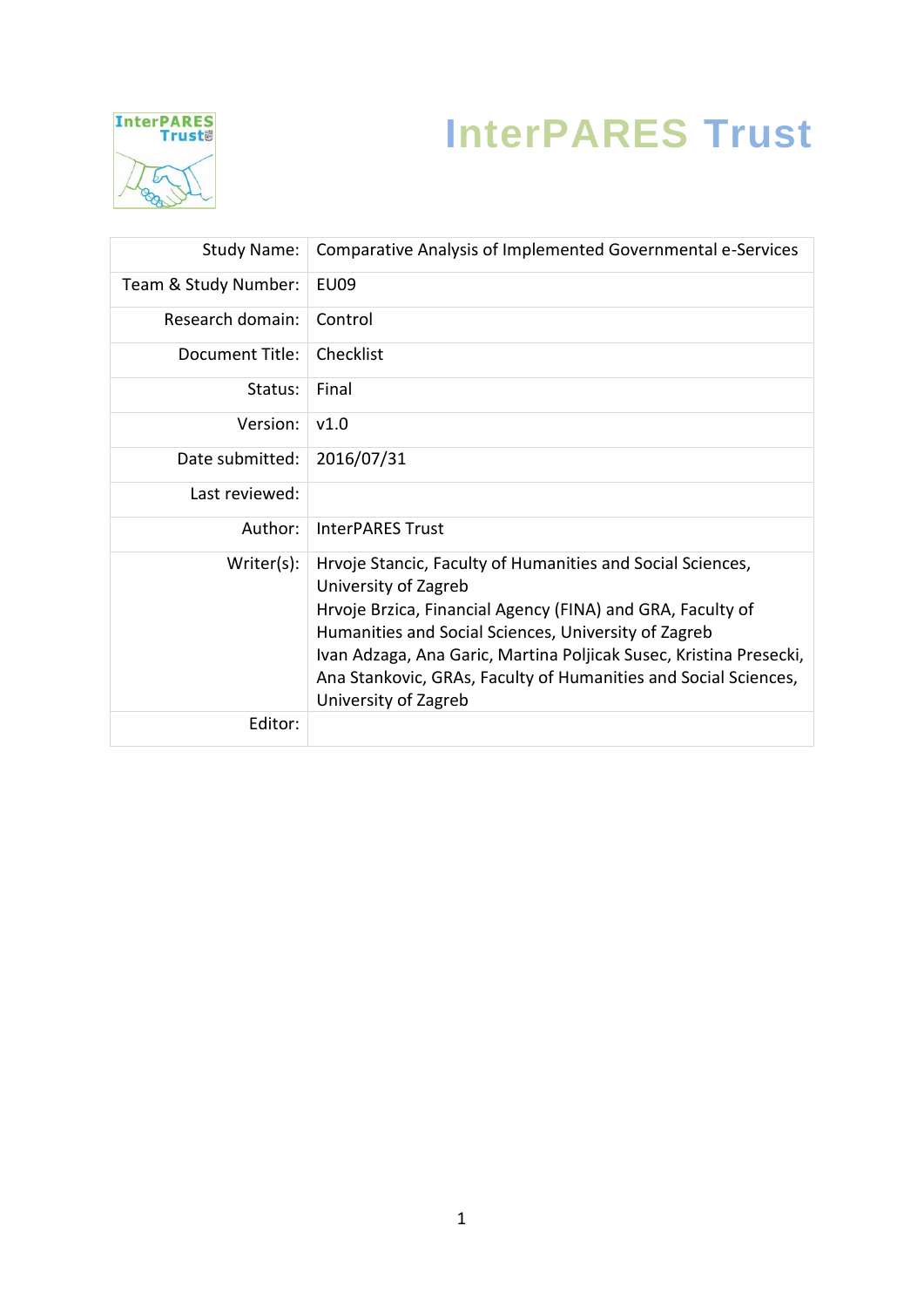## Document control

| <b>Version history</b> |            |                |                                |  |  |  |  |  |
|------------------------|------------|----------------|--------------------------------|--|--|--|--|--|
| <b>Version</b>         | Date       | Bv             | <b>Version notes</b>           |  |  |  |  |  |
| 1.0                    | 2016/07/31 | Hrvoje Stancic | Adapted from EU09 Final Report |  |  |  |  |  |
|                        |            |                |                                |  |  |  |  |  |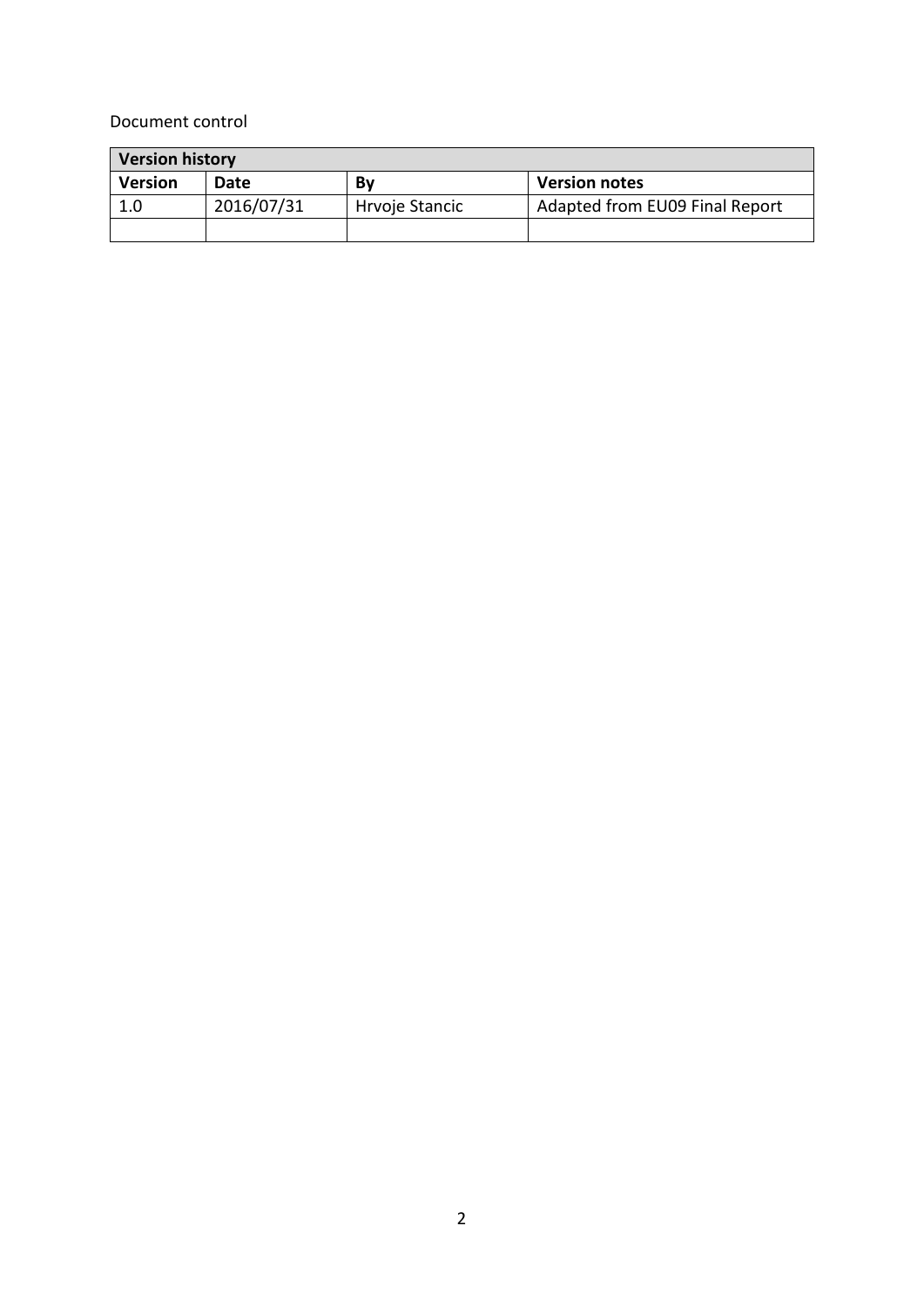## Checklist for Assessment of Implemented Governmental e-Services

This Checklist is designed to offer guidance to records managers and archivists in businesses, government agencies or other organizations to assess the implemented governmental e-services in the context of trusting e-services and the data they are holding and preserving. It is the result of a study in the international InterPARES Trust Research Project [\(https://interparestrust.org\)](https://interparestrust.org/), EU09: Comparative Analysis of Implemented Governmental e-Services.

The set of questions in the checklist is considered as sufficient to provide enough information on an eservice in order for the users to consider the e-service as responsible, reliable, accurate, secure, transparent and trustworthy as well as that it considers privacy issues, duties to remember (i.e. digital preservation), and the right to be forgotten (i.e. safe deletion). The research team believes that the developed checklist can on one side provide guidance for the users and on the other side function as guidelines for the e-service providers on what information about the e-service they should put online.

The checklist consists of 52 questions divided into 6 categories as follows:

- 1. Basic service information (11 questions)
- 2. Users (7 questions)
- 3. Business optimization (4 questions)
- 4. Technological solutions (14 questions)
- 5. Storage and long-term content availability (10 questions)
- 6. System operation transparency (6 questions)

The key question, by which it should be determined whether to proceed with the analysis of an eservice or not, is the question number 5 – determination of the level of informatization. In order to proceed, the e-service needs to be at a maturity level 2 or higher. If it is lower, it is not considered an e-service. The maturity ranking is as follows:

| <b>Maturity level</b> | Level                    | <b>Description</b>                                    |  |  |  |  |
|-----------------------|--------------------------|-------------------------------------------------------|--|--|--|--|
| 0                     | No information available | Information is not available online or service        |  |  |  |  |
|                       |                          | provider does not have web page.                      |  |  |  |  |
| 1                     | Information              | Only information about the service is available       |  |  |  |  |
|                       |                          | online (e.g. description of a procedure).             |  |  |  |  |
|                       |                          | Downloadable forms are available online. Empty        |  |  |  |  |
| $\overline{2}$        | One-way interaction      | forms could be filled in using computer or could be   |  |  |  |  |
|                       |                          | printed.                                              |  |  |  |  |
|                       |                          | Forms could be filled in online for which             |  |  |  |  |
| 3                     | Two-way interaction      | authentication is needed. By submitting online form   |  |  |  |  |
|                       |                          | a service is initiated.                               |  |  |  |  |
|                       |                          | A complete service is available online - fillable     |  |  |  |  |
| 4                     | Transaction              | online forms, authentication, payment, delivery or    |  |  |  |  |
|                       |                          | other types of complete services.                     |  |  |  |  |
|                       |                          | Iterative services (e.g. obligatory statistical       |  |  |  |  |
| 5                     | <b>Iteration</b>         | reporting) which are automatically initiated, and are |  |  |  |  |
|                       |                          | creating automatic reports on a service being         |  |  |  |  |
|                       |                          | completed.                                            |  |  |  |  |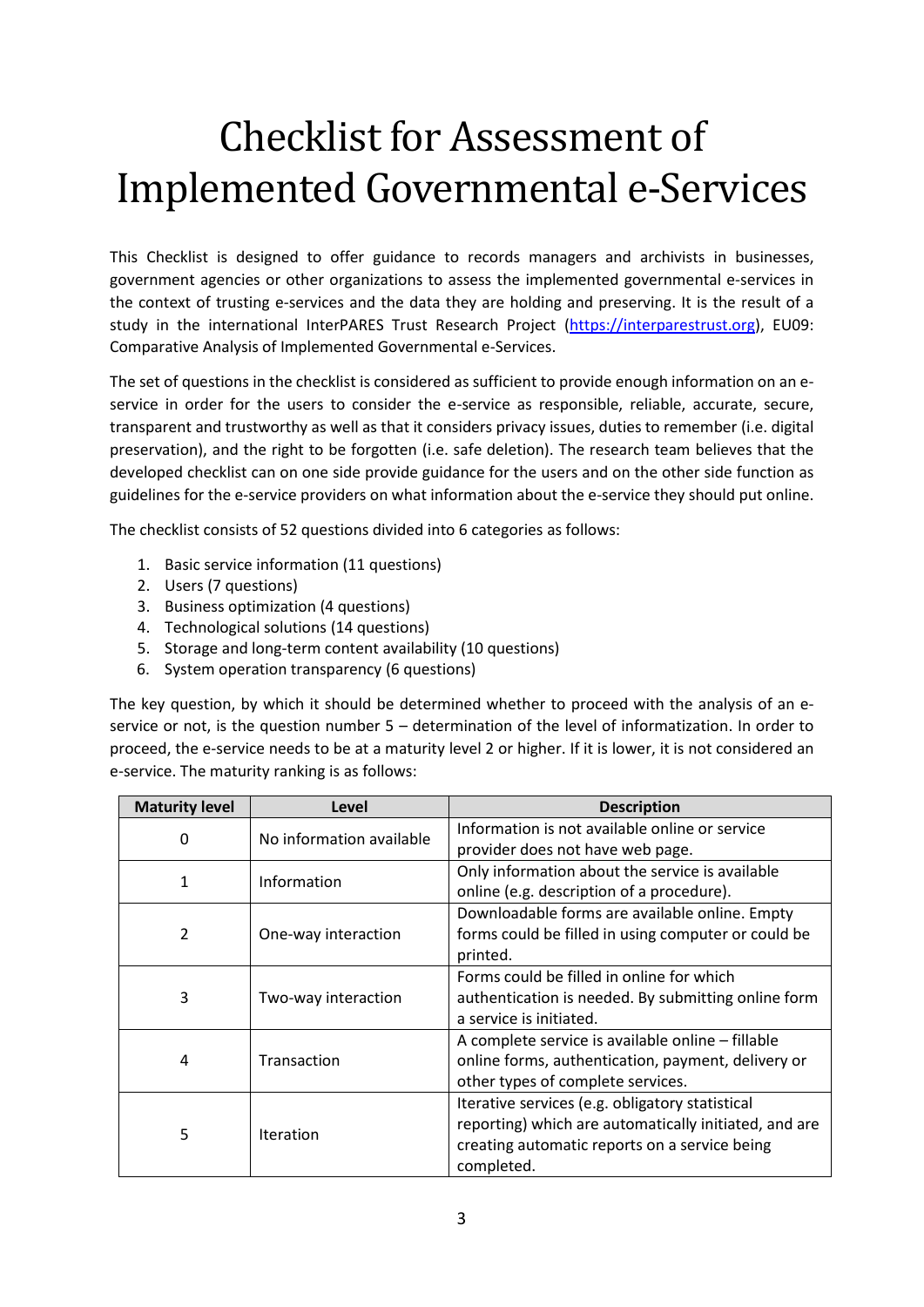Further, governmental e-services could be categorized according to the document *Digitizing Public Services in Europe: Putting ambition into action*, a 9th Benchmark Measurement by European Commission from December 2010 which describes a "representative basket of 20 services" and divides them into two main groups – e-services for citizens, or G2C (Government to Citizens, 12 services), and e-services for businesses, or G2B (Government to Business, 8 services) as follows:

e-Services for Citizens (C1-C12)

- 1. Income taxes
- 2. Job search
- 3. Social security benefits
- 4. Personal documents
- 5. Car registration
- 6. Application for building permission
- 7. Declaration to the police
- 8. Public libraries
- 9. Birth and marriage certificates
- 10. Enrolment in higher education
- 11. Announcement of moving
- 12. Health-related services

e-Services for Businesses (B1-B8)

- 1. Social contribution for employees
- 2. Corporate tax
- 3. VAT (Value Added Tax)
- 4. Registration of a new company
- 5. Submission of data to the statistical office
- 6. Custom declaration
- 7. Environment-related permits
- 8. Public procurement

Another categorization may be used as well.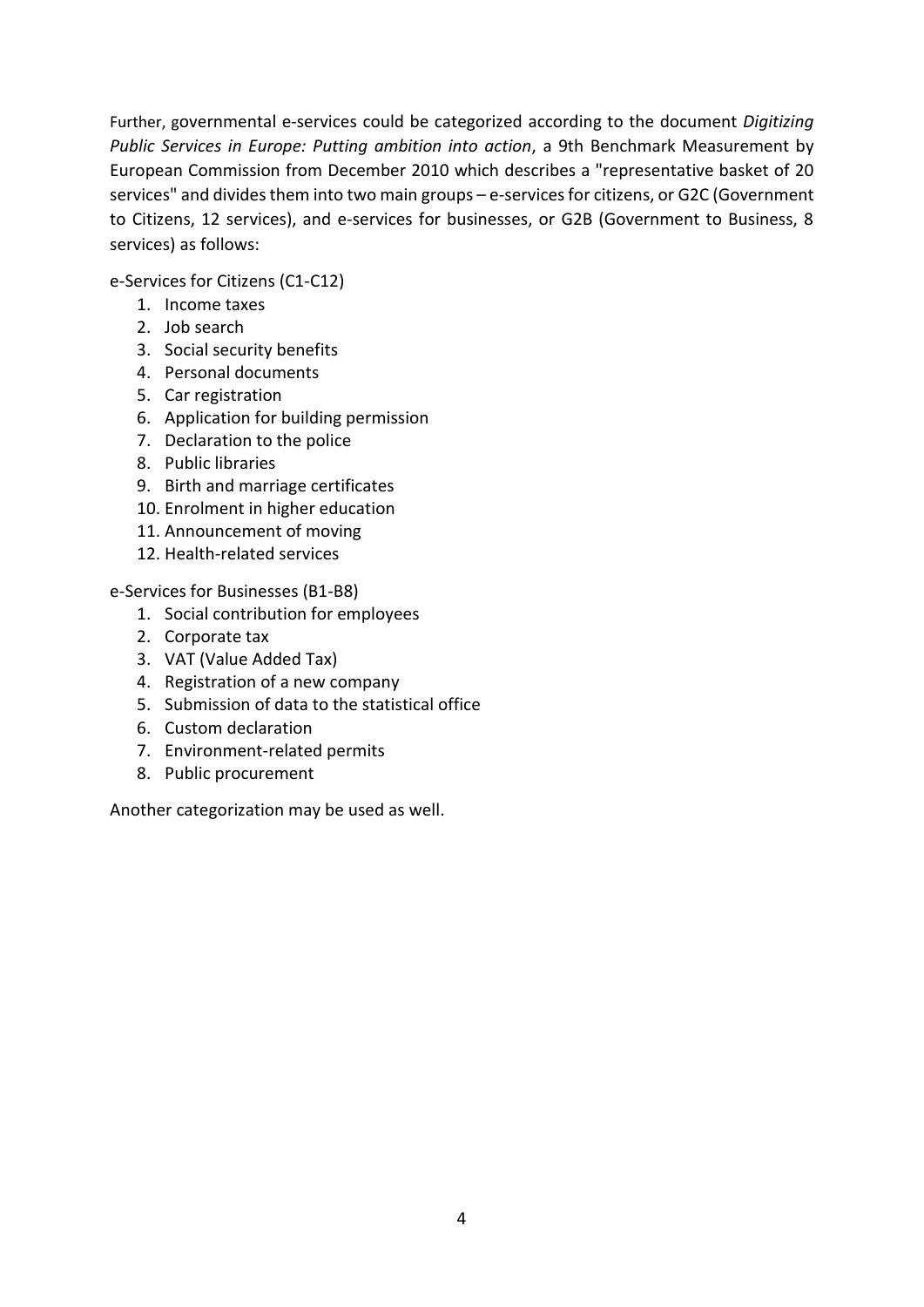| <b>Checklist for Assessment of</b><br><b>Implemented Governmental e-Services</b> |                                                                                                                                                       |                                               |   |                |                              |
|----------------------------------------------------------------------------------|-------------------------------------------------------------------------------------------------------------------------------------------------------|-----------------------------------------------|---|----------------|------------------------------|
|                                                                                  | <b>Question</b>                                                                                                                                       | Y                                             | N | $\mathbf{S}^1$ | Additional info <sup>2</sup> |
|                                                                                  | 1. Basic service information                                                                                                                          |                                               |   |                |                              |
| 1.                                                                               | <b>Service URL</b>                                                                                                                                    |                                               |   |                |                              |
| 2.                                                                               | To which category the service belong to?                                                                                                              |                                               |   |                |                              |
| 3.                                                                               | What category/type of institution is<br>authorized for the e-service?                                                                                 |                                               |   |                |                              |
| 4.                                                                               | What is the start date of service<br>development/implementation?                                                                                      |                                               |   |                |                              |
| 5.                                                                               | What is the level of informatization of the<br>e-service?                                                                                             | [Do not proceed]   [Proceed]<br>2 3 4 5<br>01 |   |                |                              |
| 6.                                                                               | Is the service connected with any other<br>governmental services and, if yes, which?                                                                  |                                               |   |                |                              |
| 7.                                                                               | Is there a difference between official and<br>actual development of the e-service?                                                                    |                                               |   |                |                              |
| 8.                                                                               | Are there limitations to the service's work<br>schedule (e.g. does it work 24/7 or is not<br>available in certain periods)? If yes, what<br>are they? |                                               |   |                |                              |
| 9.                                                                               | Short description of the service.                                                                                                                     |                                               |   |                |                              |
| 10.                                                                              | A screenshot of the service.                                                                                                                          |                                               |   |                |                              |
| 11.                                                                              | Does the service do what it is described to<br>do?                                                                                                    |                                               |   |                |                              |
| 2. Users                                                                         |                                                                                                                                                       |                                               |   |                |                              |
| 12.                                                                              | Is using the service mandatory for a<br>certain category of users? If yes, which<br>category of users is it mandatory for?                            |                                               |   |                |                              |
| 13.                                                                              | Are there different groups of users?                                                                                                                  |                                               |   |                |                              |
| 14.                                                                              | How many users are there per user group?                                                                                                              |                                               |   |                |                              |
| 15.                                                                              | What percentage of users use the service<br>electronically (there might be users who<br>obtain the service in an non-electronic,<br>traditional way)? |                                               |   |                |                              |
| 16.                                                                              | Which age groups are prevalent in using<br>the service?                                                                                               |                                               |   |                |                              |
| 17.                                                                              | Is the service adapted for users with<br>disabilities?                                                                                                |                                               |   |                |                              |
| 18.                                                                              | What is the users' satisfaction (are there<br>any indicators available)?                                                                              |                                               |   |                |                              |

<sup>1</sup> The "?" column indicates a situation where no information is available or the question is not applicable to your situation.

**.** 

 $\frac{2}{3}$  The "Additional info" column can be used in situations where a simple "Yes" or "No" answer can be supplemented with useful info, e.g. the web address of a central e-government portal, or a link where additional info on the matter in question can be found.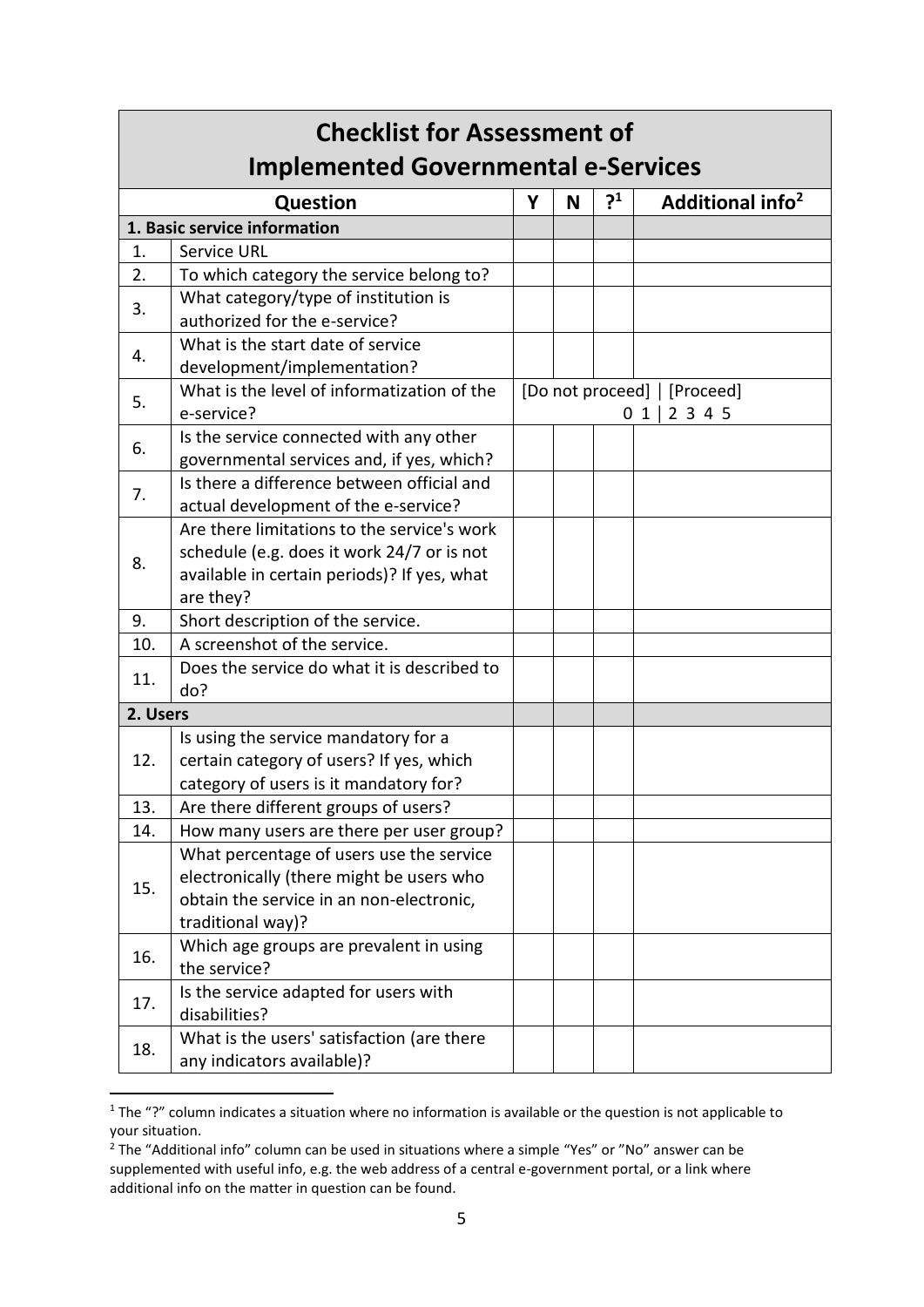|     | 3. Business optimization                      |  |  |
|-----|-----------------------------------------------|--|--|
|     | Are there positive financial indicators for   |  |  |
| 19. | the e-service (for the institution            |  |  |
|     | responsible for the service and for users)?   |  |  |
|     | Has there been a decrease in time             |  |  |
| 20. | required to process users' applications       |  |  |
|     | (are there any indicators available)?         |  |  |
|     | How did the service affect the                |  |  |
|     | organisation of work processes in the         |  |  |
| 21. | responsible organization in terms of the      |  |  |
|     | required number of workers?                   |  |  |
|     | What are the plans for upgrading and          |  |  |
| 22. | expanding the service in the future?          |  |  |
|     | 4. Technological solutions                    |  |  |
| 23. | What type of authentication is used?          |  |  |
|     | Is the communication between the server       |  |  |
| 24. | and client station encrypted (SSL, some       |  |  |
|     | other protocol)?                              |  |  |
|     | Does the service use eID? If yes, which one   |  |  |
| 25. | (list all if more than one eID exists)?       |  |  |
|     | Does the electronic signature use digital     |  |  |
| 26. | certificates?                                 |  |  |
|     |                                               |  |  |
| 27. | If yes, which format of electronic            |  |  |
|     | signatures is used?                           |  |  |
|     | In what way do the users fill in and send     |  |  |
| 28. | data (downloadable forms, send by e-mail,     |  |  |
|     | online etc.)?                                 |  |  |
| 29. | Do the users send attachments with the        |  |  |
|     | filled in data? If yes, in what way?          |  |  |
|     | Do the users have predetermined types of      |  |  |
| 30. | document formats while sending out            |  |  |
|     | data? If yes, which ones?                     |  |  |
|     | Is the service implemented through open-      |  |  |
| 31. | source or commercial technologies?            |  |  |
|     | Which technologies are being used?            |  |  |
| 32. | What type of application is used on the       |  |  |
|     | client side?                                  |  |  |
| 33. | Through which channel(s) is the service       |  |  |
|     | available (computer, mobile etc.)?            |  |  |
| 34. | Is the service hosted within the              |  |  |
|     | responsible institution?                      |  |  |
| 35. | If the responsible institution is hosting the |  |  |
|     | service, does it have the required            |  |  |
|     | certificates?                                 |  |  |
|     | If the service or any of its parts is hosted  |  |  |
| 36. | outside the responsible institution, does it  |  |  |
|     | use the Cloud?                                |  |  |